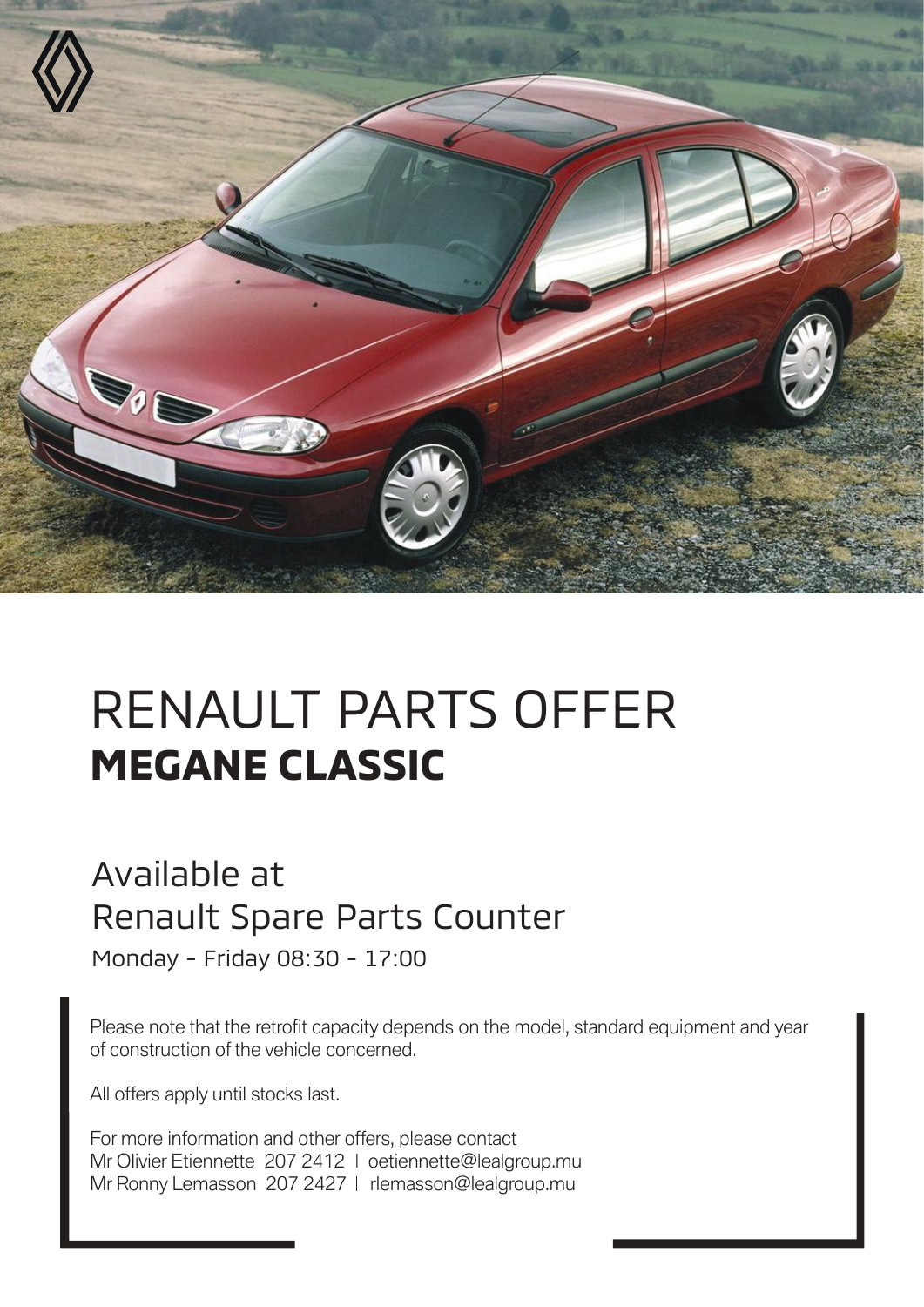

## **MEGANE CLASSIC**

| Part No.   | <b>Part Description</b>          | Model                                   | Qty            | <b>Unit Normal</b> | $\%$ | <b>Unit Special</b> |
|------------|----------------------------------|-----------------------------------------|----------------|--------------------|------|---------------------|
|            |                                  |                                         |                | Price (Rs)         |      | Price (Rs)          |
| 7701205812 | ROULEMENT ROUE ARR               | LA0W/<br><b>LAON</b>                    | 8              | 4,080              | 40%  | 2,448               |
| 7701470176 | JOINTS MOTEUR SA                 | <b>LAON</b>                             | $\mathbf{1}$   | 8,565              | 40%  | 5,139               |
| 8200150768 | <b>COUSSINET BAR-MEMO</b>        | LA10/<br>LA0W/<br><b>LAON</b>           | 2              | 830                | 40%  | 498                 |
| 8200833543 | <b>COURROIE STRIEE</b>           | <b>JAON</b>                             | $\overline{2}$ | 633                | 40%  | 380                 |
| 7701206328 | COLL DISQUE F-S1, CLA            | MEG-<br>ANE I<br><b>CLASSIC</b>         | 1              | 9,758              | 40%  | 5,855               |
| 7703067320 | AXE ELASTIQUE                    | LA0W                                    | 5              | 92                 | 40%  | 55                  |
| 8201048885 | <b>JOINT BTE VITESSE</b>         | LA0W                                    | 3              | 1,795              | 40%  | 1,077               |
| 7701472726 | <b>KIT DISTRIBUTION</b>          | LA0F                                    | $\overline{2}$ | 4,093              | 50%  | 2,047               |
| 7701471378 | SOUPAPES ADM X4                  | LA10/<br>LA0W                           | 2              | 7,279              | 50%  | 3,639               |
| 7703002918 | VIS H EMBASSE M8X1               | LA10                                    | $\overline{2}$ | 248                | 50%  | 124                 |
| 7703034235 | ECROU FIH M8X125                 | LA10                                    | $\overline{2}$ | 168                | 50%  | 84                  |
| 7711130071 | PLAQ.FREIN-CLIO2, MEG            | /LA10/<br>LA0W                          | 6              | 2,164              | 50%  | 1,082               |
| 8200277791 | TAMPON-MEG, SCE, CLA, C          | LA10/<br>LA0W                           | 1              | 6,500              | 50%  | 3,250               |
| 7701469021 | COLL.SOUFFLET                    | <b>LAOF</b>                             | 3              | 2,321              | 50%  | 1,161               |
| 7701039565 | MOTEUR ACTIONNEUR-TT MDL         | LA0W                                    | $\mathbf{1}$   | 5,117              | 80%  | 1,023               |
| 7701468331 | <b>CHARNIERE PORTE-MEMO</b>      | MEG-<br>ANE<br><b>CLASSIC</b><br>*DS18* | 1              | 3,701              | 80%  | 740                 |
| 8201464598 | COLL DISQUE MEMO                 | LA0W/<br>LAOF/<br>LA10                  | 4              | 6,596              | 80%  | 1,319               |
| 8200674368 | <b>BOITIER SORTIE EAU</b>        | <b>LAON</b>                             | $\mathbf{1}$   | 4,057              | 80%  | 811                 |
| 7700415095 | BIELLETTE GMP *DS20*             | MEG<br><b>CLASSIC</b>                   | 1              | 3,559              | 80%  | 712                 |
| 7701040850 | CYLIND ROUE-MEG, CLA             | LA0W/<br>LAON/<br>LAOF                  | $\mathbf{1}$   | 2,624              | 80%  | 525                 |
| 7711172853 | <b>BALAI ESSUIE GLACE GAUCHE</b> | LAOF/<br><b>LAON</b>                    | 13             | 535                | 80%  | 107                 |

Price is per unit and includes VAT.